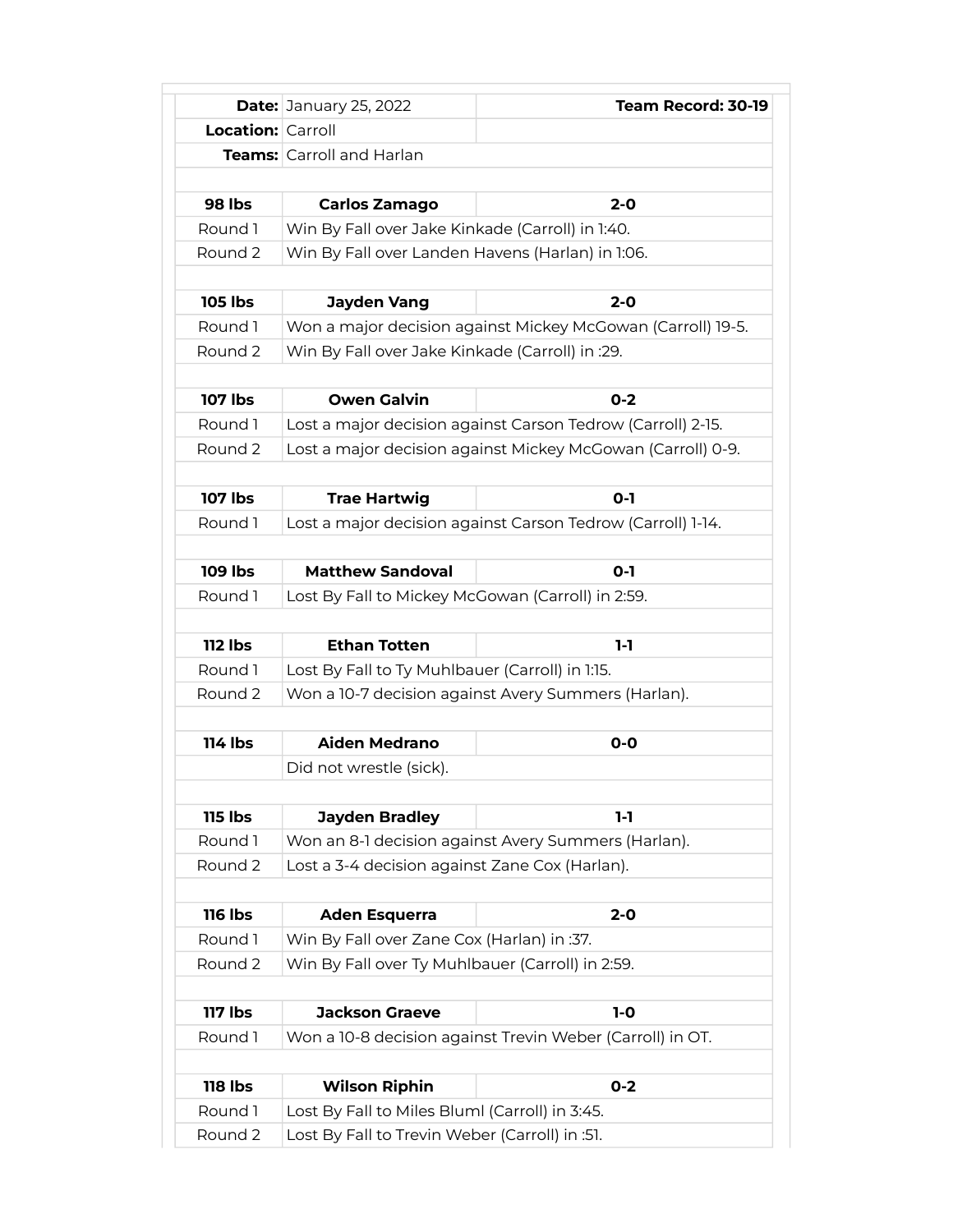| $118$ lbs | <b>Phoenix Hodne</b>                                | O-1 |
|-----------|-----------------------------------------------------|-----|
| Round 1   | Lost a 3-8 decision against Trevin Weber (Carroll). |     |
|           |                                                     |     |
|           |                                                     |     |
| 119 lbs   | <b>Xavier Velazquez</b><br>Did not wrestle (sick).  | 1-1 |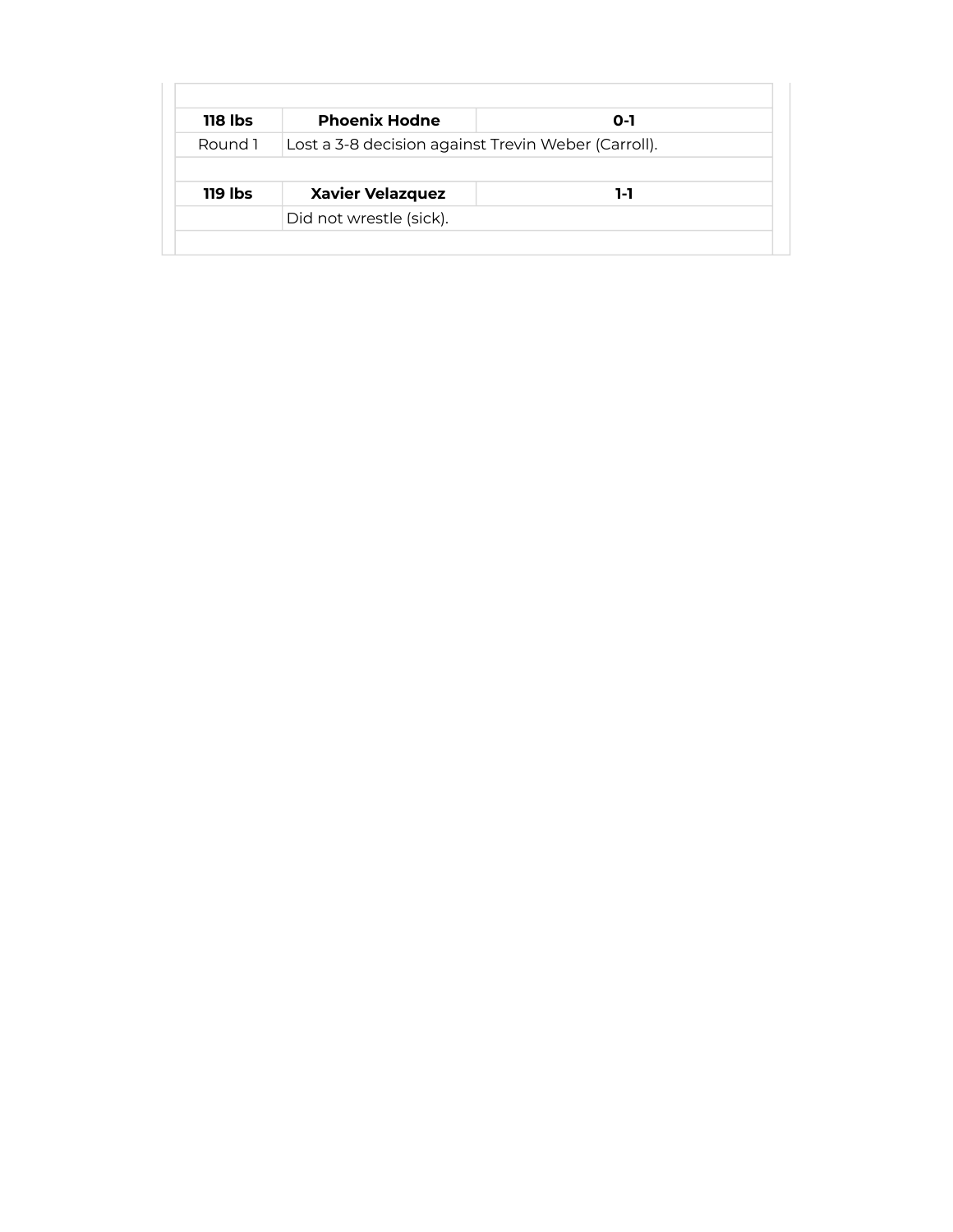|                          | <b>Date: January 25, 2022</b>                         | Team Record: 30-19                                      |
|--------------------------|-------------------------------------------------------|---------------------------------------------------------|
| <b>Location: Carroll</b> |                                                       |                                                         |
|                          | <b>Teams:</b> Carroll and Harlan                      |                                                         |
|                          |                                                       |                                                         |
| <b>120 lbs</b>           | Ivan Ledesma                                          | $3-0$                                                   |
| Round 1                  | Win By Fall over Peytyn Pryor (Harlan) in 3:30.       |                                                         |
| Round 2                  |                                                       | Won a 13-10 decision against Kaiden Struchen (Carroll). |
| Round 3                  | Win By Fall over Benton Parrott (Carroll) in 1:22.    |                                                         |
| <b>121 lbs</b>           | $0 - 1$<br><b>Logan Harper</b>                        |                                                         |
| Round 1                  | Lost By Fall to Brody Bendorf (Harlan) in :26.        |                                                         |
|                          |                                                       |                                                         |
| <b>126 lbs</b>           | <b>Chase Williams</b>                                 | $1-1$                                                   |
| Round 1                  | Win By Fall over Anthony Wahl (Carroll) in 1:08.      |                                                         |
| Round 2                  | Lost By Fall to Adam Ehlert (Harlan) in 1:49.         |                                                         |
|                          |                                                       |                                                         |
| <b>129 lbs</b>           | <b>Kpaw Moo Soe</b>                                   | $1-1$                                                   |
| Round 1                  | Won a 9-6 decision against Kaiden Struchen (Carroll). |                                                         |
| Round 2                  |                                                       | Lost a 7-14 decision against Benton Parrott (Carroll),  |
|                          |                                                       |                                                         |
| <b>131 lbs</b>           | <b>Luis Lopez</b>                                     | 1-1                                                     |
| Round 1                  |                                                       | Lost a 6-7 decision against Benton Parrott (Carroll).   |
| Round 2                  | Win By Fall over Anthony Wahl (Carroll) in 1:00.      |                                                         |
|                          |                                                       |                                                         |
| <b>139 lbs</b>           | <b>Miguel Hernandez</b>                               | $2 - 0$                                                 |
| Round 1                  | Won a 7-3 decision against Cayden Petersen (Harlan).  |                                                         |
| Round 2                  | Win By Fall over Jordan Folk (Harlan) in :17.         |                                                         |
|                          |                                                       |                                                         |
| 141 lbs                  | <b>Cole Kastner</b>                                   | 2-0                                                     |
| Round 1                  | Win By Fall over Jordan Folk (Harlan) in :20.         |                                                         |
| Round 2                  | Win By Fall over Ryan Uerling (Carroll) in 1:49.      |                                                         |
| 144 lbs                  | <b>Luol Deng</b>                                      | $1-1$                                                   |
| Round 1                  | Lost By Fall to Ryan Uerling (Carroll) in :28.        |                                                         |
| Round 2                  | Win By Fall over Clara Mages (Harlan) in 3:48.        |                                                         |
|                          |                                                       |                                                         |
| <b>153 lbs</b>           | <b>Angie Rivera</b>                                   | $0-0$                                                   |
|                          | Did not wrestle (sick).                               |                                                         |
|                          |                                                       |                                                         |
| <b>154 lbs</b>           | Diego Garcia                                          | $1-0$                                                   |
| Round 1                  | Win By Fall over Clara Mages (Harlan) in :17.         |                                                         |
| 154 lbs                  | <b>Javier Medina</b>                                  | $0-0$                                                   |
|                          |                                                       |                                                         |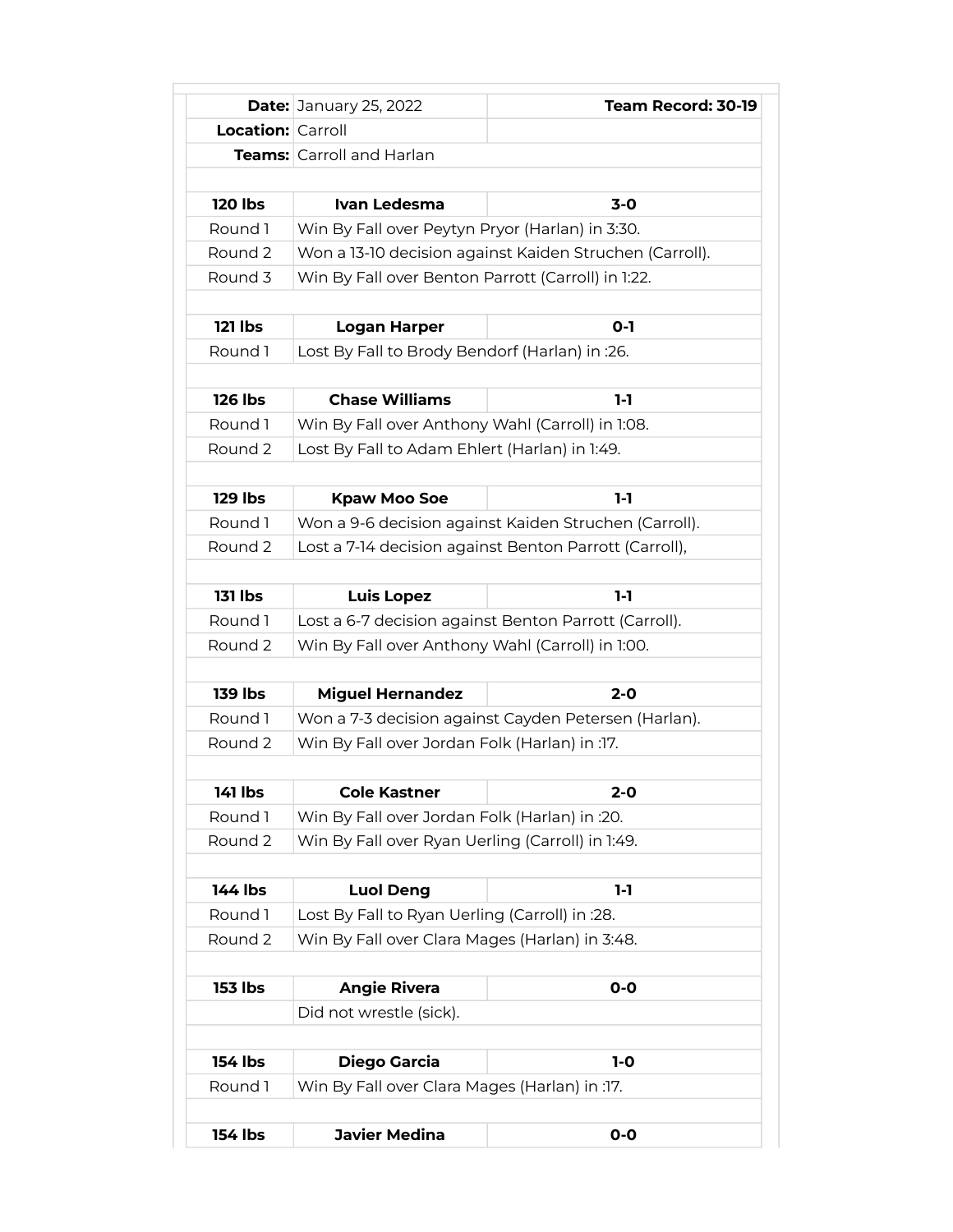| <b>Malachi Esteves</b><br>155 lbs | 1-0                                             |  |
|-----------------------------------|-------------------------------------------------|--|
| Round 1                           | Win By Fall over Keagan Madden (Harlan) in :25. |  |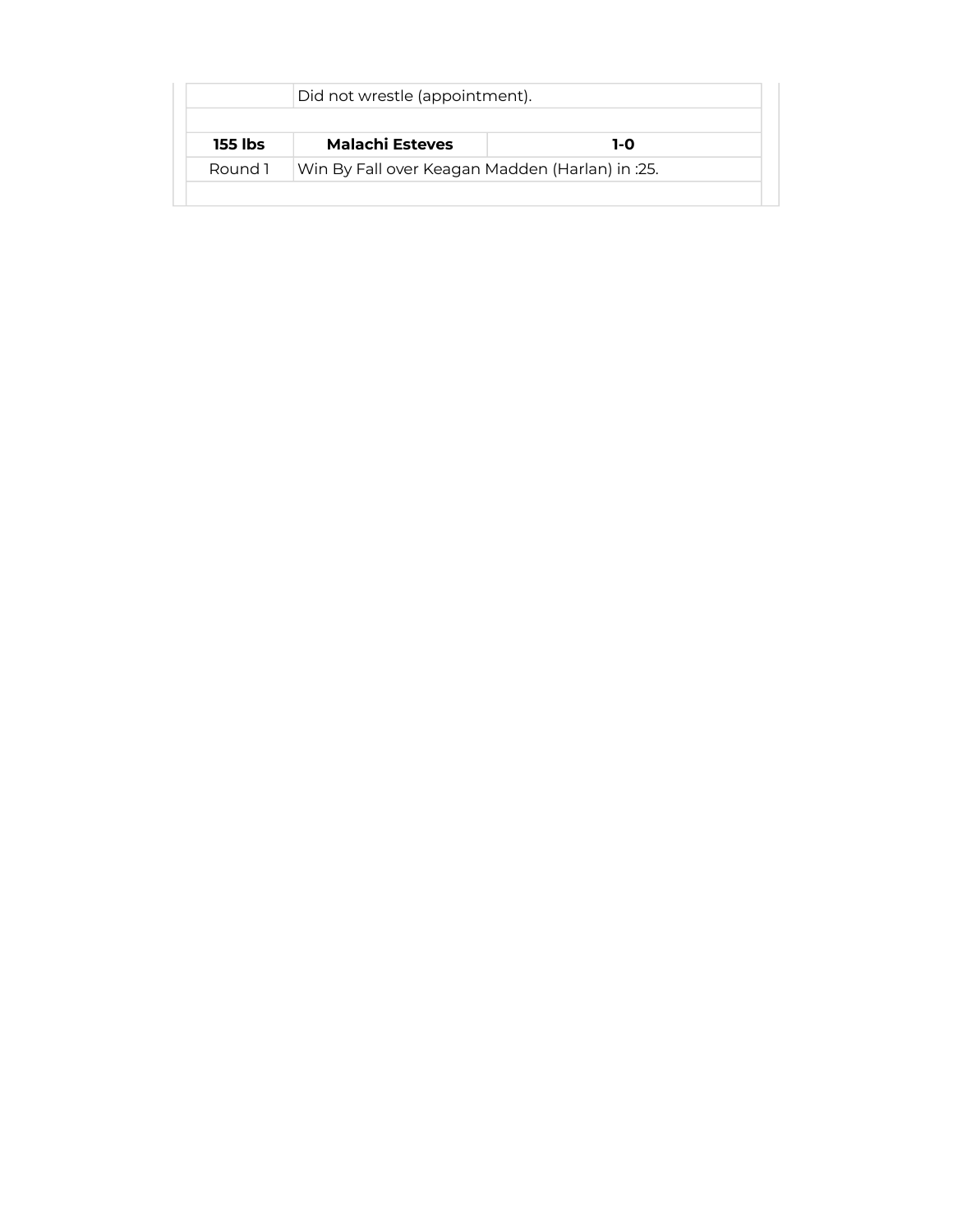|                          | <b>Date: January 25, 2022</b>                    | Team Record: 30-19                                       |
|--------------------------|--------------------------------------------------|----------------------------------------------------------|
| <b>Location: Carroll</b> |                                                  |                                                          |
|                          | <b>Teams:</b> Carroll and Harlan                 |                                                          |
|                          |                                                  |                                                          |
| <b>160 lbs</b>           | <b>Victor Arroyo</b>                             | $1-0$                                                    |
| Round 1                  | Win By Fall over Drew Johnson (Carroll) in 1:59. |                                                          |
|                          |                                                  |                                                          |
| <b>160 lbs</b>           | <b>Akuien Aruai</b>                              | $1-1$                                                    |
| Round 1                  | Lost By Fall to Jaden Stephens (Harlan) in :17.  |                                                          |
| Round 2                  | Win By Fall over Keagan Madden (Harlan) in 3:43. |                                                          |
|                          |                                                  |                                                          |
| <b>162 lbs</b>           | Izak Argotsinger                                 | $O-O$                                                    |
|                          | Did not wrestle (sick).                          |                                                          |
|                          |                                                  |                                                          |
| <b>162 lbs</b>           | <b>Owen Fink</b>                                 | $O-O$                                                    |
|                          | Did not wrestle (sick).                          |                                                          |
|                          |                                                  |                                                          |
| <b>162 lbs</b>           | <b>Ryan Slechta</b>                              | $0 - 2$                                                  |
| Round 1                  |                                                  | Lost a 0-10 decision against Derrick Harrison (Carroll). |
| Round 2                  | Lost By Fall to Nick Gubbles (Harlan) in 1:20.   |                                                          |
|                          |                                                  |                                                          |
| <b>200 lbs</b>           | <b>Arturo Marquez</b>                            | $2 - 0$                                                  |
| Round 1                  |                                                  | Win By Fall over Yanrray Rodriguez (Carroll) in 1:16.    |
| Round 2                  |                                                  | Win By Fall over Yanrray Rodriguez (Carroll) in 3:58.    |
|                          |                                                  |                                                          |
| <b>210 lbs</b>           | <b>Alexander Arita</b>                           | $1-0$                                                    |
| Round 1                  | Win By Fall over Trent Truitt (Carroll) in :53.  |                                                          |
|                          |                                                  |                                                          |
| <b>210 lbs</b>           | <b>Jackson Cisneros</b>                          | 1-0                                                      |
| Round 1                  |                                                  | Win By Fall over Christopher Perez (Carroll) in 1:34.    |
|                          |                                                  |                                                          |
| <b>213 lbs</b>           | Max Chapa                                        | $0-1$                                                    |
| Round 1                  | Lost By Fall to Tanner Hahn (Carroll) in 2:39.   |                                                          |
|                          |                                                  |                                                          |
| <b>217 lbs</b>           | <b>Tony Zamora-Avina</b>                         | $0-0$                                                    |
|                          | Did not wrestle (no matches).                    |                                                          |
|                          |                                                  |                                                          |
| <b>218 lbs</b>           | <b>Aidan Eggeling</b>                            | $1-0$                                                    |
| Round 1                  | Win By Fall over Trent Truitt (Carroll) in :52.  |                                                          |
|                          |                                                  |                                                          |
|                          |                                                  |                                                          |
| <b>225 lbs</b>           | <b>Byron Acosta</b>                              | $O-O$                                                    |